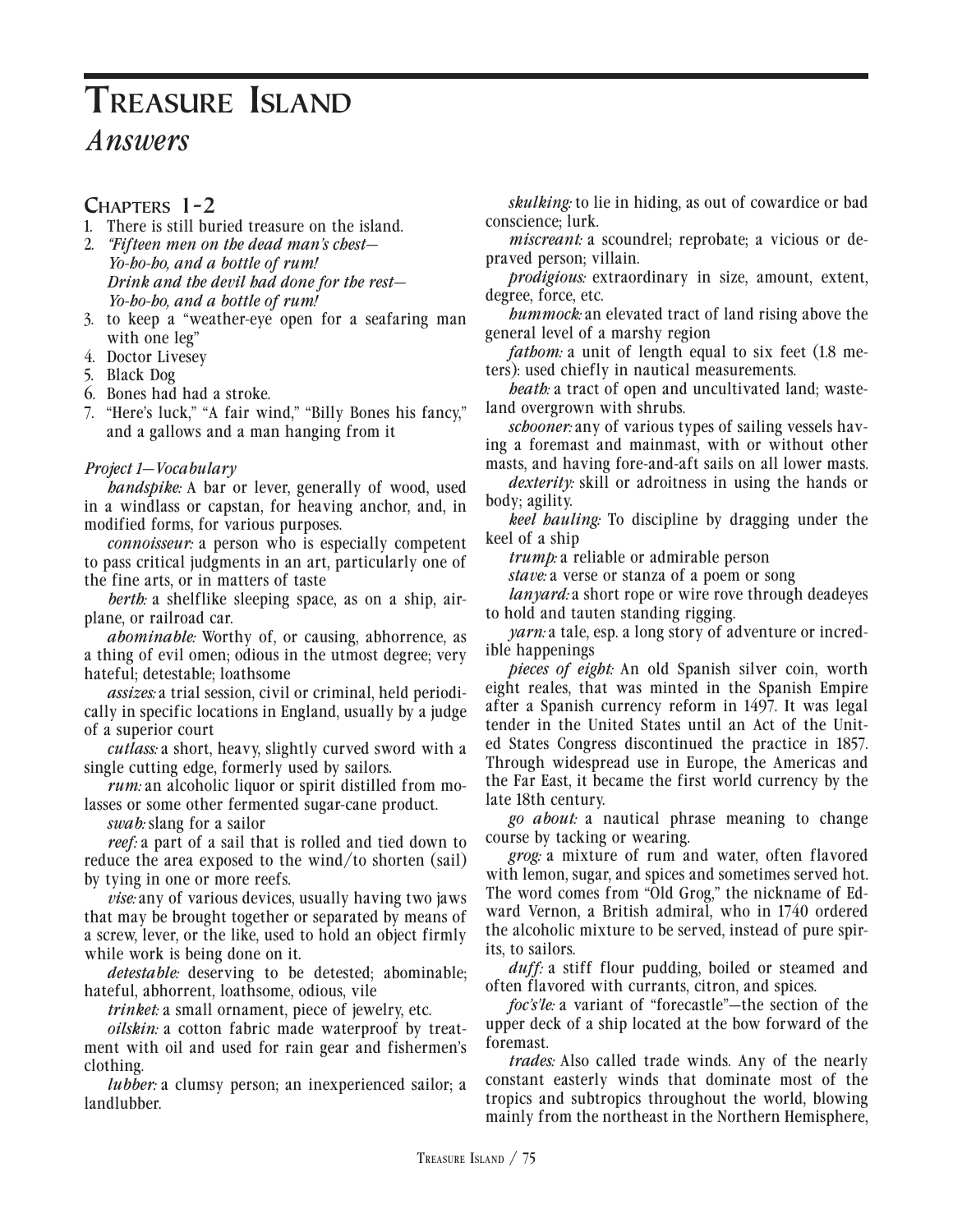# **Treasure Island**

# *Answers*

and from the southeast in the Southern Hemisphere.

*pannikin: a small pan or metal cup* 

*agitated:* excited; disturbed

*forelock:* the lock of hair that grows from the fore part of the head

*scuppers:* an opening in the side of a ship at deck level to allow water to run off.

*backstay:* any of various shrouds forming part of a vessel's standing rigging and leading aft from masts above a lower mast to the sides or stern of the vessel in order to reinforce the masts against forward pull.

*warp:* to move (a vessel) into a desired place or position by hauling on a rope that has been fastened to something fixed, as a buoy or anchor.

*gig:* a light boat rowed with four, six, or eight long oars

*cannibal:* a person who eats human flesh, esp. for magical or religious purposes, as among certain tribal peoples.

*clove hitch:* a knot or hitch for fastening a rope to a spar or larger rope, consisting of two half hitches made in opposite directions, the two parts of the rope emerging also in opposite directions.

*dysentery:* An inflammatory disorder of the lower intestinal tract, usually caused by a bacterial, parasitic, or protozoan infection and resulting in pain, fever, and severe diarrhea, often accompanied by the passage of blood and mucus.

*scoundrel:* an unprincipled, dishonorable person; villain

*breeches:* knee-length trousers, often having ornamental buckles or elaborate decoration at or near the bottoms, commonly worn by men and boys in the 17th, 18th, and early 19th centuries.

*bandoleer:* a broad belt worn over the shoulder by soldiers and having a number of small loops or pockets, for holding a cartridge or cartridges.

*sullen:* showing a brooding ill humor or silent resentment; morose or sulky.

*knoll:* a small, rounded hill or eminence; hillock

*snuff:* a preparation of tobacco, either powdered and taken into the nostrils by inhalation or ground and placed between the cheek and gum

*hash:* a dish of diced or chopped meat and often vegetables, as of leftover corned beef or veal and potatoes, sautéed in a frying pan or of meat, potatoes, and carrots cooked together in gravy.

*dirk:* a dagger, esp. of the Scottish Highlands

*bulwark:* a solid wall enclosing the perimeter of a weather or main deck for the protection of persons or objects on deck.

*subaltern:* A subaltern is a military term for a junior officer. Literally meaning "subordinate," subaltern is used to describe commissioned officers below the rank of captain and generally comprises the various grades of lieutenant.

*glim:* a light or lamp

*truculent:* fierce; cruel; savagely brutal

*caulker:* a person who caulks the seams of boats or the like

*gammon:* a victory in which the winner throws off all his or her pieces before the opponent throws off any

*teetotum:* a kind of die having four sides, each marked with a different initial letter, spun with the fingers in an old game of chance

*capstan:* an apparatus used for hoisting weights, consisting of a vertical spool-shaped cylinder that is rotated manually or by machine and around which a cable is wound.

*obsequious:* characterized by or showing servile complaisance or deference; fawning; obedient; dutiful.

#### *Project 2—A Book of Pirates*

At the time of publication on the Eastern North Carolina Digital Library (http://digital.lib.ecu.edu/historyfiction/fullview.aspx?id=joh) you can read *A General History of the Robberies and Murders of the Most Notorious Pyrates* for more biographies of pirates. Its author uses the name Captain Charles Johnson, generally considered a pseudonym for Daniel Defoe. In this book can be found profiles of Henry Avery, James Martel, Blackbeard, Stede Bonnet, Edward England, Charles Vane, Calico Jack Rackham, Mary Read, Anne Bonny, Howell Davis, Bartholomew Roberts, Thomas Anstis, Richard Worley, George Lowther, Edward Lowe, John Evans, Francis Spriggs, John Smith, John Gow, Thomas Tew, William Kidd, John Bowen, John Halsey, Thomas White, Thomas Howard, David Williams, Samuel Burgess, Nathaniel North, Christopher Condent, Samuel Bellamy, and more.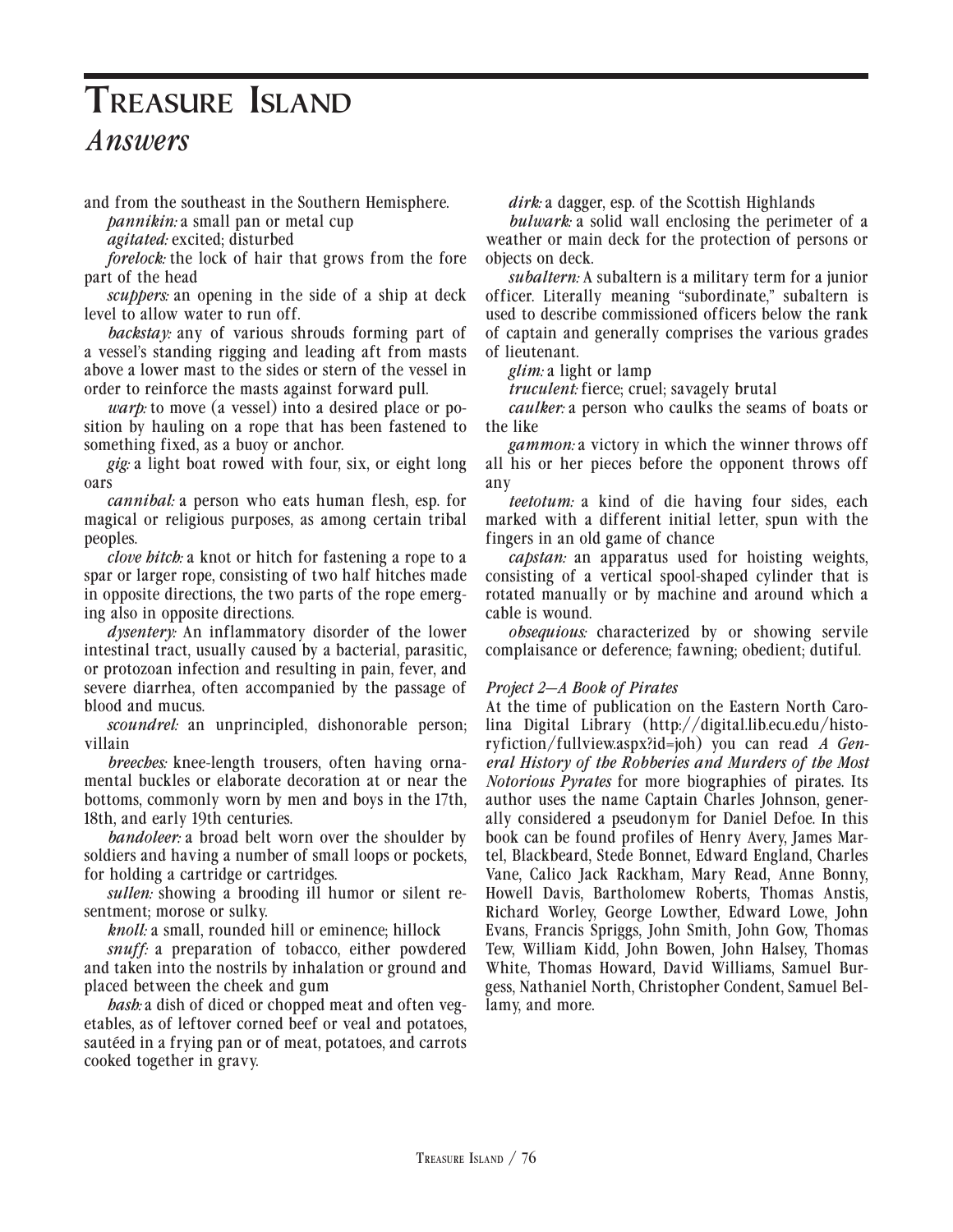# **Chapters 3-4**

- 1. rum
- 2. all of Flint's crew—especially a seafaring man with one leg
- 3. a blind man wearing a green shade over his eyes, hunched over, wearing a tattered sea cloak with a hood
- 4. he cried
- 5. none
- 6. it was written on the reverse side of the paper bearing the black spot
- 7. a good suit of clothes, a quadrant, a tin canikin, several sticks of tobacco, two pistols, a piece of bar silver, a Spanish watch, trinkets, two compasses, West Indian shells, an old boat-cloak, an oilcloth packet, and a canvas bag of money (doubloons, louis-d'ors, guineas, pieces of eight).
- 8. money and the oilskin packet
- 9. Jim's mother fainted

# **Chapters 5–6**

- 1. "Flint's fist"
- 2. poked out his eyes
- 3. he was trampled by a horse
- 4. the inn was in "such a state of smash"—the pirates had ransacked the Admiral Benbow
- 5. Dr. Livesey
- 6. Mr. Trelawney was over six-feet high, broad, a reddened rough and ready face with black eyebrows
- 7. Blackbeard
- 8. a book and a sealed paper
- 9. the squire—for he could not hold his tongue

# **Chapters 7–8**

- 1. brooding over the treasure map, imagining their adventures there
- 2. Hispaniola
- 3. Long John Silver
- 4. Silver had only one leg/ship's cook
- 5. The squire had had everything repainted and the public rooms and the sign repainted, and had added new furniture. He also had found a young boy to work for Jim's mother.
- 6. Missing his left leg, tall, strong, with a face as big as a ham, cheerful
- 7. Black Dog
- 8. He reported the entire incident to them in the presence of Jim "with a great deal of spirit and the most perfect truth."

# **Chapters 9–10**

- 1. Smollett didn't like any of them—except for the schooner, which he thought seemed like a clever craft
- 2. The secret was that they were going on a treasure voyage.
- 3. Smollett and Long John Silver
- 4. move the powder and firearms
- 5. Captain Smollett
- 6. "Fifteen men on a dead man's chest—Yo-ho-ho, and a bottle of rum!"
- 7. he fell overboard
- 8. According to the coxswain, John Silver is not a common man. He is educated, brave, and strong. The text also described the cook as respected and obeyed by the crew, personable, kind, tidy, and attentive to Jim.
- 9. "Cap'n Flint" —Joseph Flint was the notorious captain of the Walrus. Flint may have been based on a real person. According to French author Pierre Mac Orlan, Flint is mentioned by a certain M.C. Whitehead in his *Life of the English Thieves and Pirates*. Mac Orlan wrote this in his introduction for a French translation of Captain Johnson's *General History of the Pyrates* in 1921. In Arthur Ransome's book *Swallows and Amazons,* the Blackett's uncle James Turner is nicknamed Captain Flint by the Swallows.
- 10. Double grog on the least excuse, duff on odd days like a seaman's birthday, and apples for anyone as they fancied.
- 11. in an apple barrel

#### *Project—Anne Bonny*

In the interest of historical veracity, it must be acknowleged that the etching of Anne on this page has been modified to be more modest. For students with younger siblings, a trip to the library is encouraged to obtain *The Ballad of the Pirate Queens* by Jane Yolen and illustrated by David Shannon. It is a delightful and beautiful book—although it takes liberties with historical veracity in entirely different ways!

# **Chapters 11–12**

- 1. They both were injured by the same blast.
- 2. rum and a good fling/saves it
- 3. She sold the Spy-glass and is waiting for Long John in an undisclosed location.
- 4. big ears
- 5. ideally, after Captain Smollett had navigated the Hispaniola halfway home—back into the trades at least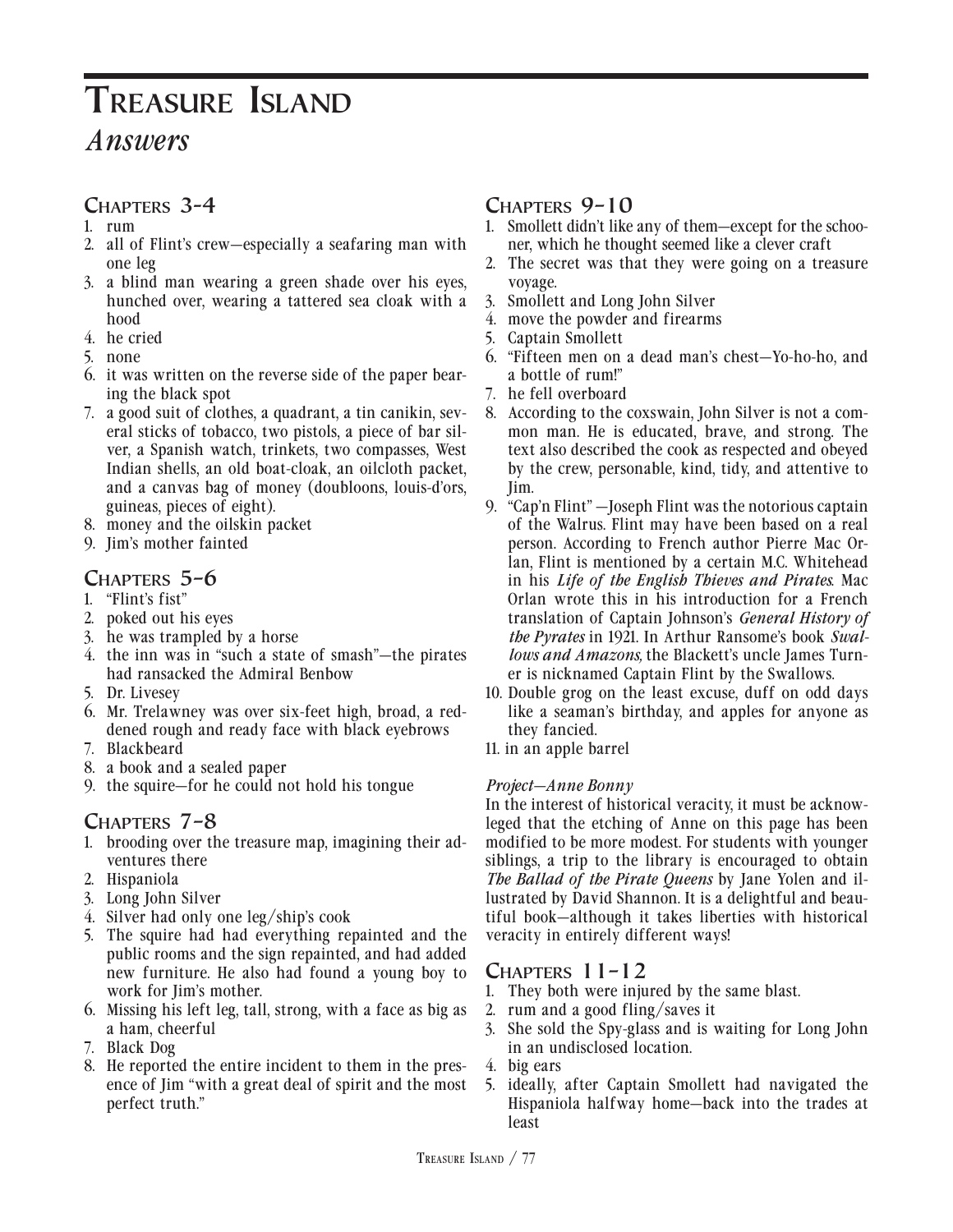- 6. Billy Bones
- 7. Silver said: "When I'm in Parlyment, and riding in my coach, I don't want none of these sea-lawyers in the cabin a-coming home, unlooked for, like the devil at prayers."
- 8. Silver had a gauge on the keg.
- 9. the red crosses and Flint's notes
- 10. He'd pack a snack.
- 11. He apologized to the captain, saying: "Now, captain, you were right, and I was wrong. I own myself an ass, and I await your orders."
- 12. 1) They can't turn the ship around; 2) Time is on their side; 3) There are faithful seamen aboard.
- 13. seven to nineteen—and one of the seven was a boy

### **Chapters 13–15**

- 1. The hill was taller than all the others, sheer on almost every side and flat on top—giving the appearance of a pedestal without a statue.
- 2. They towed the boat using rowboats out in front.
- 3. mutiny
- 4. He went ashore with them.
- 5. Silver broke Tom's back with his crutch and stabbed him repeatedly.
- 6. Ben Gunn— jumping behind the trees
- 7. cheese—toasted especially
- 8. He could recite his catechism answer so fast that the listener couldn't tell the words apart.
- 9. passage back to England and one thousand pounds from the treasure
- 10. Flint killed them all.
- 11. a pinch
- 12. Gunn went to the cemetery to pray—even though he was short handed by not having a chapling or a Bible.

#### **Chapters 16–17**

1. They discussed what to do, decided to stay where they were, and one went back to whistling *Lillbullero. Lillibullero* is a march attributed to Henry Purcell. The lyrics refer to the Williamite war in Ireland 1689–1691, which arose out of the Glorious Revolution.

 Ho, brother Teague, dost hear the decree? Lillibullero bullen a la We are to have a new deputy Lillibullero bullen a la  *Refrain Lero Lero Lillibullero*

- 
- *Lillibullero bullen a la*

#### *Lero Lero Lero Lero*

 *Lillibullero bullen a la*

- Oh by my soul it is a Talbot
- Lillibullero bullen a la
- And he will cut every Englishman's throat
- Lillibullero bullen a la

 *Refrain*

- Now Tyrconnell is come ashore
- Lillibullero bullen a la
- And we shall have commissions galore
- Lillibullero bullen a la
- *Refrain*
- And everyone that won't go to Mass
- Lillibullero bullen a la
- He will be turned out to look like an ass
- Lillibullero bullen a la

 *Refrain*

- Now the heretics all go down
- Lillibullero bullen a la
- By Christ and St Patrick's the nation's our own
- Lillibullero bullen a la
- *Refrain*

There was an old prophecy found in a bog

Lillibullero bullen a la

 The country'd be ruled by an ass and a dog Lillibullero bullen a la

 *Refrain*

 Now this prophecy is all come to pass Lillibullero bullen a la For James is the dog and Tyrconnell's the ass Lillibullero bullen a la

- 2. the spring
- 3. powder tins, muskets, biscuits, pork, and cognac
- 4. They were thrown overboard.
- 5. a knife cut to the cheek
- 6. Hands was the gunner.
- 7. no lost lives but all the supplies and most of the guns

#### **Chapters 18–19**

- 1. Trelawney was skilled with firearms
- 2. Tom was shot and he died.
- 3. The pirates aimed at their flag.
- 4. ten days
- 5. because the Union Jack was flying instead of the Jolly Roger
- 6. The spring bubbled up into an iron kettle with its bottom knocked out.
- 7. cook/cheese
- 8. rum and the climate
- 9. Long John Silver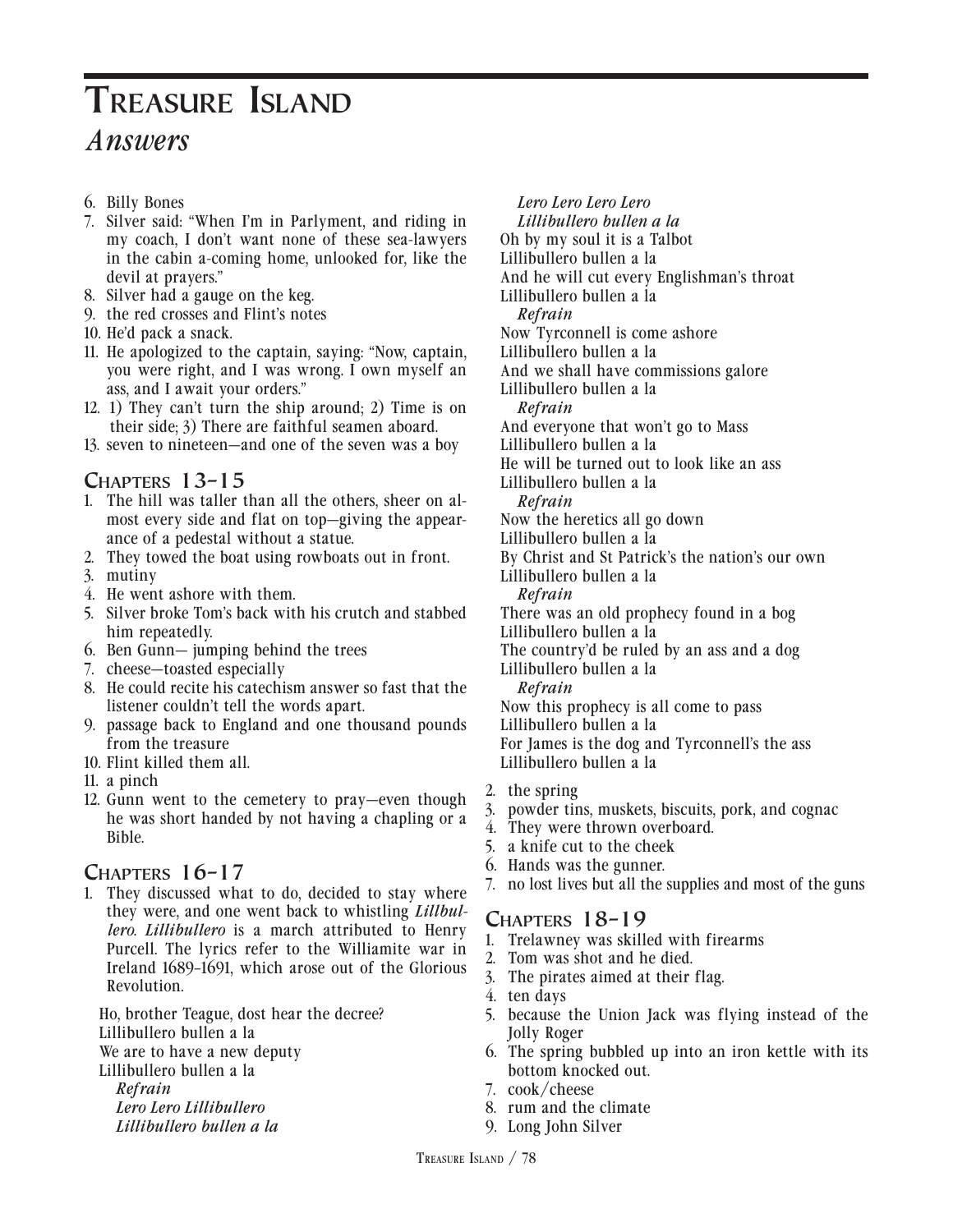### **Chapters 20–21**

- 1. Smollett "deserted"
- 2. he killed one of the pirates
- 3. Turn over the treasure map and stop killing the pirates in their sleep, then the pirates would take them somewhere safe or send the first ship they meet back to pick them up
- 4. no one
- 5. them that die
- 6. Gray
- 7. load muskets
- 8. telling the truth
- 9. four to nine *(that evening it would be reduced to eight, but Hawkins had no way to know this)*

### **Chapters 22–23**

- 1. not walk, move his arm, or speak
- 2. going to visit Ben Gunn
- 3. French leave is a leave of absence without permission or without announcing one's departure. Jim took "French leave."
- 4. the parrot
- 5. The small coracle was a "rude, lop-sided framework of tough wood, and stretched upon that a covering of goat skin, with the hair on the inside."
- 6. cut the schooner free so that she would draft ashore
- 7. Hands and the red-cap were trying to kill each other.

### **Chapters 24–25**

- 1. sea-lions
- 2. paddle over to the Hispaniola
- 3. The schooner struck it after Jim had leaped on board.
- 4. Jim said to the coxswain, "Come aboard, Mr. Hands."
- 5. taking down the Jolly Roger
- 6. North Inlet
- 7. "a grain of derision, a shadow of treachery"

# **Chapters 26–27**

- 1. throw him overboard
- 2. The rank Irelander was in another world, maybe watching Jim and Hands.
- 3. He asked for wine.
- 4. Hands armed himself with a short dirk.
- 5. the cannon
- 6. broken trust; a lifetime of sins, lies and blood; the death of O'Brien
- 7. At low tide a rope would be wrapped from the schooner around a large pine tree back to the capstan. At high tide they all would pull the line and off she'd come.
- 8. The tiller caught him in the chest.
- 9. The priming was wet with sea water.
- 10. He threw a dagger at Jim, pinning his shoulder to the mast.
- 11. He shuddered.
- 12. The captain had been niggardly about firewood.
- 13. Captain Flint—the parrot

#### **Chapters 28–29**

- 1. Livesey came under a flag of truce to the pirates, they negotiated, and the pirates got all the supplies and the stockade
- 2. "ship lost, treasure lost, men lost; your whole business gone to wreck;" Jim claimed he was responsible for all of it.
- 3. He offered to testify in their behalf when they came to trial.
- 4. all is lost—"you're within half a plank of death, and, what's a long sight worse, of torture."
- 5. Jim says he will do what he can to keep Long John from swinging.
- 6. The doctor gave Long John the treasure map.
- 7. Dick's Bible
- 8. 1: he made a hash of the cruise, 2: he let the enemy out of the stockade for nothing, 3: he didn't let them chase down the enemy, 4: he stuck by Jim.
- 9. 1: Anderson/Hands/Merry spoiled the cruise by forcing Silver to give up on the timing of his plan, 2: he got the map in trade, 3: the doctor was treating them, 4: Jim was a hostage
- 10. The Black Spot was written on a page from the Bible that contained that verse. "without are dogs and murderers"
- 11. sentry duty that night

# **Chapters 30–31**

- 1. the doctor
- 2. "not to lose a man for King George (God bless him!) and the gallows"
- 3. "sp'iling Bibles" or "being arrant asses" for camping in a bog
- 4. He allowed Jim to meet with the doctor alone.
- 5. being a coward/breaking his word and running away with the doctor
- 6. Keep Jim close and "halloo" when help is needed